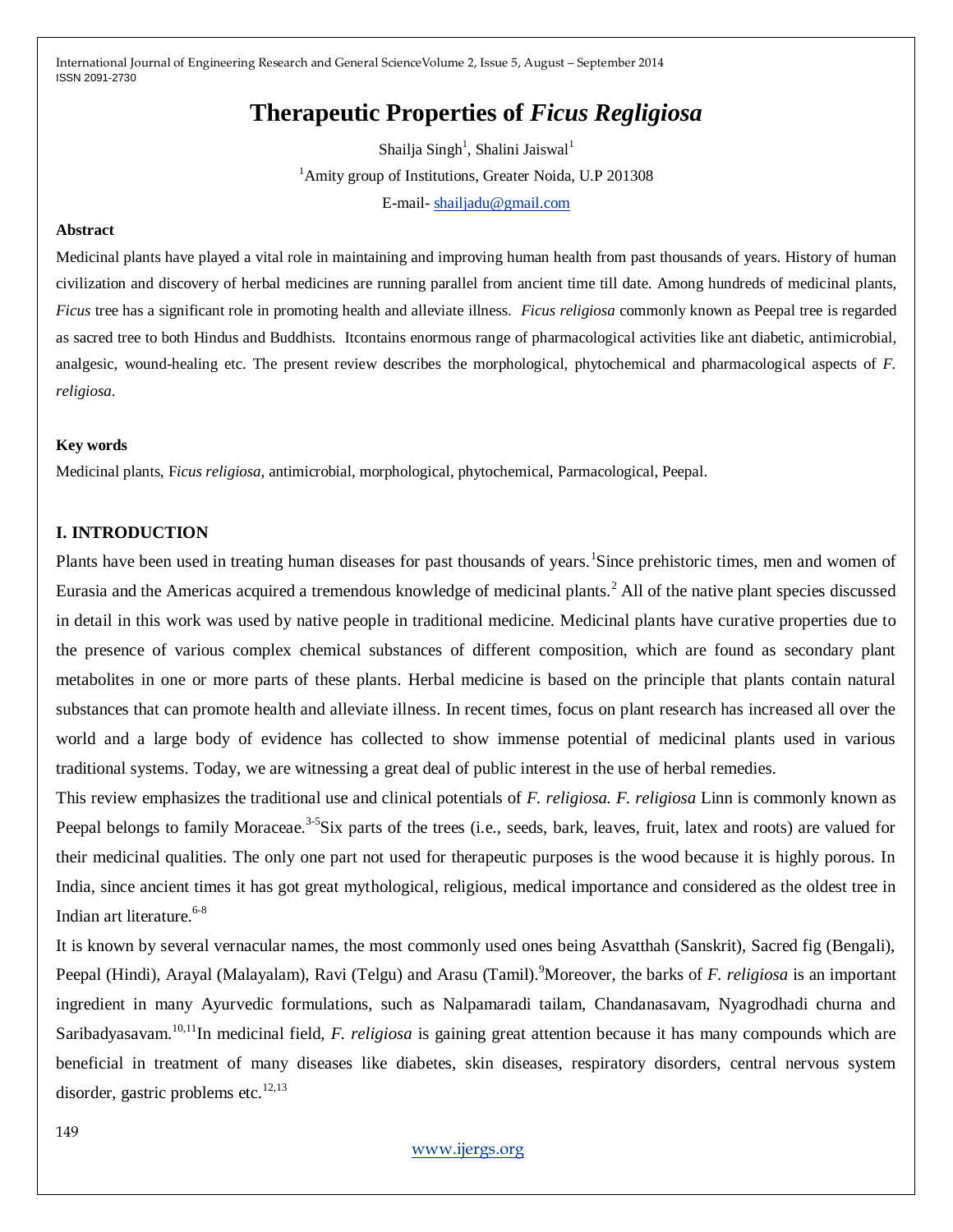# **1. Classification**

Domain: Eukaryota

Kingdom: Plantae

- Subkingdom: Viridaeplantae
- Phylum: Tracheophyta
- Subphylum: Euphyllophytina
- Infraphylum: Radiatopses
- Class: Magnoliopsida
- Subclass: Dilleniidae
- Superorder: Urticanae
- Order: Urticales
- Family: Moraceae
- Tribe: Ficeae
- Genus: Ficus
- Specific epithet: *Religiosa Linnaeus*
- Botanical name : *Ficus religiosa*

## **2. Vernacular names**

- Sanskrit: Pippala
- Assamese: Ahant
- Bengali: Asvattha, Ashud, Ashvattha
- English: Pipal tree
- Gujrati: Piplo, Jari, Piparo, Pipalo
- Hindi: Pipala, Pipal
- Kannada: Arlo, Ranji, Basri, Ashvatthanara, Ashwatha, Aralimara, Aralegida, Ashvathamara, Basari, Ashvattha
- Kashmiri: Bad
- Malayalam: Arayal
- 150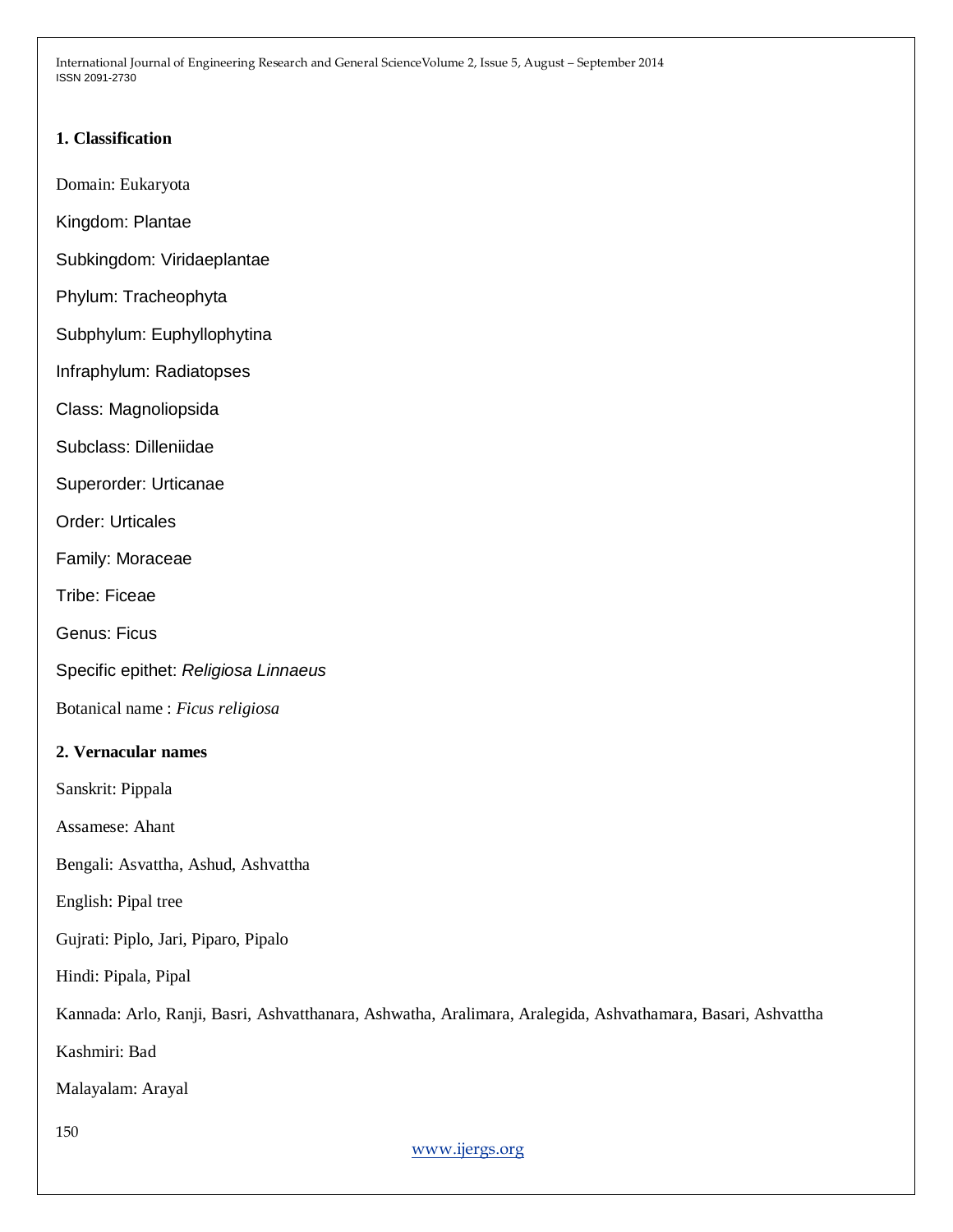Marathi: Pipal, Pimpal, Pippal

Oriya: Aswatha

Punjabi: Pipal, Pippal

Tamil: Ashwarthan, Arasamaram, Arasan, Arasu, Arara

Telugu: Ravichettu

#### **Morphological characters**

*F. religiosa* (L.) is a large perennial tree, glabrous when young, found throughout the plains of India upto 170m altitude in the Himalayas.The stem bark and leaves of *F. religiosa* are reported phytoconstituents of phenols, tannins, steroids, lanosterol, stigmasterol, lupen-3-one.The active constituent from the root bark *F. religiosa* was found to be β-sitosteryl-Dglucoside, The seeds contain phytosterolin, β-sitosterol, and its glycoside, albuminoids. The fruit of *F. religiosa* contained appreciable amounts of total phenolic contents, total flavonoid.<sup>14</sup>

## **3. Botanic description**

*F. religiosa* is a large deciduous tree with or no aerial roots which is commonly found in India. It is native from India to Southeast Asia which grows up to 5000ft with the trunk which reaches up to 1 meter. Bark is grey with brownish specks, smooth, exfoliating inirregular rounded flakes.

Leaves alternate, spirally arranged and broadly ovate, glossy, coriaceous(leathery), dark green leaves, 10-18 by 7.5-10 cm, with unusual tail-liketips, pink when young, stipulate, base-cordate. Petioles is slender and 7.5-10 cm long. Galls on leaves.

Flowers axillary sessile, unisexual.

Fruits are circular in shape called as Figs which is enclosed in floresences. When fruits are raw, they are green in colour during summer but after ripening they turn black through rainy season.<sup>15</sup>The specific epithet 'religiosa' alludes to the religious significanceattached to this tree. The prince Siddhartha is said to have sat andmeditated under this tree and there found enlightment from which time hebecame a Buddha. The tree is therefore sacred to Buddhists and isplanted beside temples.

## **4. Phytochemical analysis**

Phytochemistry can be defined as the chemistry of those natural products which can be used as drugs or plant parts with the emphasis on biochemistry. Preliminary phytochemical screening of *F. religiosa* barks, showed the presence tannins, saponins, flavonoids, steroids, terpenoids and cardiac glycosides.<sup>16,17</sup>The barks of *F. religiosa* showed the presence of bergapten, bergaptol, lanosterol, β-sitosterol, stigmasterol, lupen-3-one, β-sitosterol-d-glucoside (phytosterolin), vitamin k1.18-21 Apart from this, tannin, wax, saponin, β-sitosterol, leucocyanidin-3-0-β-D-glucopyrancoside, leucopelargonidin-3-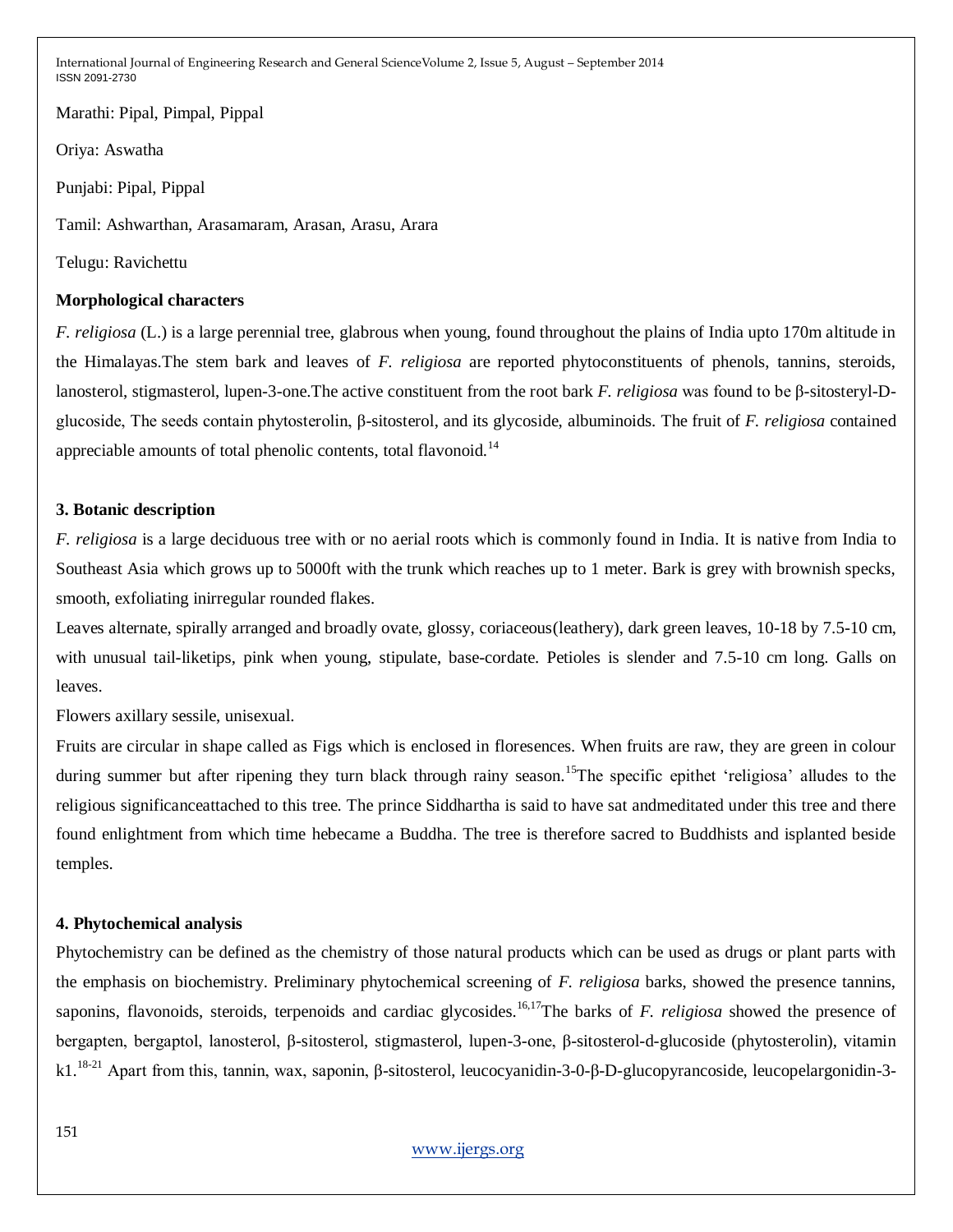0-β-D-glucopyranoside, leucopelargonidin-3-0-α-L- rhamnopyranoside, lupeol, ceryl behenate, lupeol acetate, α-amyrin

acetate, leucoanthocyanidin and leucoanthocyanin are also found in bark.<sup>22</sup>



Hentricontane

**Figure 1: Active components of** *F. religiosa*

The fruit of *F. religiosa* comprises asgaragine, tyrosine, undecane, tridecane, tetradecane, (e)-β-ocimene, α-thujene, αpinene, β-pinene, α-terpinene, limonene, dendrolasine, dendrolasine α-ylangene, α-copaene, β-bourbonene, βcaryophyllene, α-trans bergamotene, aromadendrene, α-humulene, alloaromadendrene, germacrene, bicyclogermacrene, γcadinene and δ-cadinene.<sup>23</sup> Leaves contain campestrol, stigmasterol, isofucosterol, α-amyrin, lupeol, tannic acid, arginine, serine, aspartic acid, glycine, threonine, alanine, proline, tryptophan, tryosine, methionine, valine, isoleucine, leucine, nnonacosane, n-hentricontanen, hexa-cosanol and n-octacosan.<sup>20-22</sup> Alanine, threonine, tyrosine have been reported in seeds of *F. religiosa*. <sup>24</sup> The crude latex of *F. religiosa* shows the presence of a serine protease, named religiosin. The structures of active components are exhibited in figure 1.All six parts of the tree i.e., seeds, bark, leaves, fruit, latex and roots are highly useful for their medicinal properties except wood because of its highly porous nature (Table 1).

| <b>Plant parts</b> | <b>Traditional uses (as/in)</b>                                              |
|--------------------|------------------------------------------------------------------------------|
| <b>Bark</b>        | Diarrhoea, dysentery, anti-inflammatory, antibacterial, cooling, astringent, |
|                    | gonorrhoea, burns                                                            |
| Leaves             | Hiccups, vomiting, cooling, gonorrhoea                                       |
| shoots             | Purgative, wounds, skin disease                                              |
| Leaf juice         | Asthma, cough, diarrhoea, gastric problems                                   |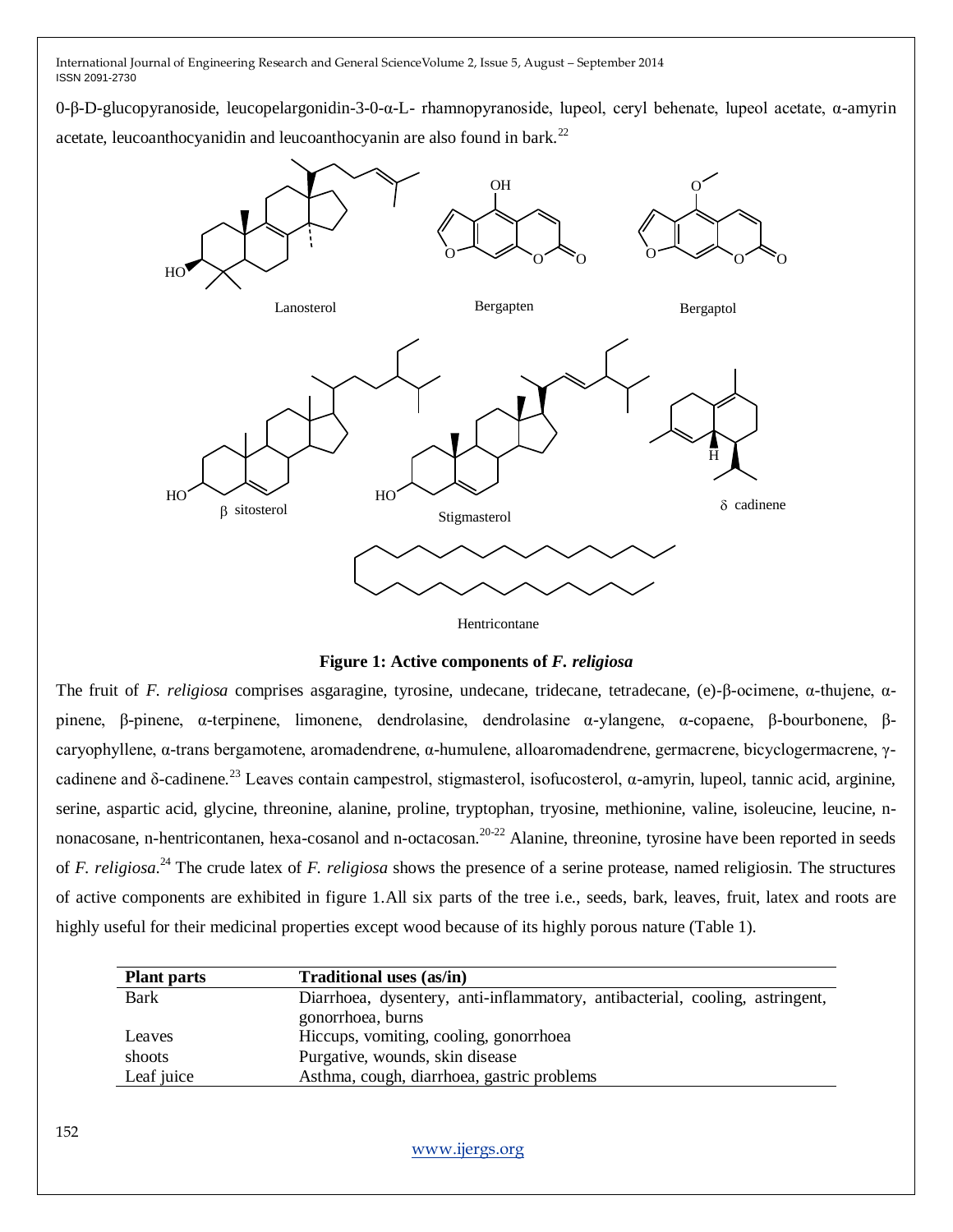| Dried fruit | Fever, tuberculosis, paralysis |
|-------------|--------------------------------|
| Fruit       | Asthma, digestive              |
| Seeds       | Refrigerant, laxative          |

#### **Table 1: Medical use of different parts of** *F. religiosa*

## **5. Pharmacological activities present in** *F. religiosa*

The Whole parts of the plant exhibit wide spectrum of activities such as anticancer, antioxidant, antidiabetic, antimicrobial, anticonvulsant, anthelmintic, antiulcer, antiasthmatic, anti amnesic etc. as shown in figure 2.

**Antimicrobial activity:** The antimicrobial activity of ethanolic extracts of *F. religiosa* (leaves) was studied using the agar well diffusion method. The test was performed against four bacteria: *Bacillus subtilis* (ATCC 6633), *Staphylococcus aureus* (ATCC 6538), *Escherichia coli* (ATCC 11229), *Pseudomonas aeruginosa (*ATCC 9027) and against two fungi: *Candida albicans* (IMI 349010) and *Aspergillus niger* (IMI 076837). The results showed that 25mg/ml of the extract was active against all bacterial strains and effect against the two fungi was comparatively much less.<sup>25</sup>

Iqbal et al. explored that *F. religiosa* bark methanolic extract was 100% lethal for *Haemonchus. contortus* worms during *in vitro* testing.<sup>26</sup> The acetone extracts of seven plant species *Tamarindus indica, F. indica, F. religiosa, Tabernaemontana livaricate, Murraya koenigii, Chenopodium album* and *Syzygium cuminii* were evaluated for their ovicidal activity. *Murraya, Tabernaemontana* and *Chenopodium* showed 70%, 75% and 66.6% ovicidal action at 100% dose level whereas at the same dose level *T. Indica, F. indica, F. religiosa and S. cuminii* showed 48.3%, 41.6%, 13.3%, 53.3% ovicidal action respectively.<sup>27</sup> According to Uma et al different extracts (methanol, aqueous, chloroform) of the bark of *F. religiosa* has inhibitory effect on the growth of three enteroxigenic E. coli, isolated from the patients suffering from diarrhoea.<sup>28</sup>

**5. Wound healing activity**: This activity was explored by incision and excision wound models using *F. religiosa* leaf extracts which was prepared as lotion (5 and 10%) were applied on Wistar albino strain rats. Povidine iodine 5% was used as Standard drug. High rate of wound contraction, decrease in the period for epithelialisation, high skin breaking strength were detected in animals treated with 10% leaf extract ointment when compared to the control group of animals. It has been reported that tannins possess ability to increase the collagen content, which is one of the factor for promotion of wound healing. $29, 30$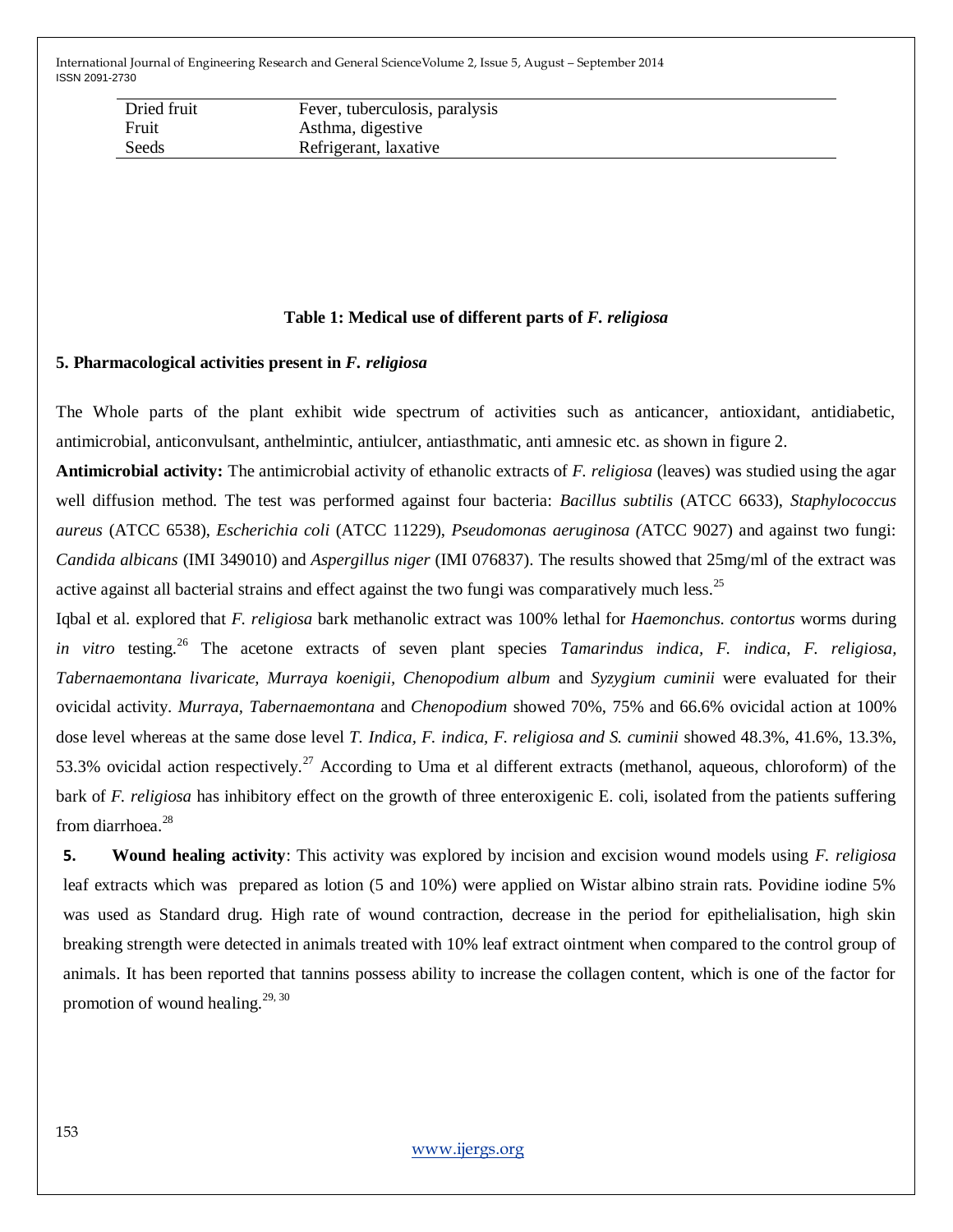

## **Figure 2: Pharmacological activities of** *Ficus religiosa*

**7. Anti-amnesic activity:** The anti-amnesic activity was investigated using *F. religiosa* methanol extract of figs of *F. religiosa*. Figs are known to comprise a high serotonergic content and modulation of serotonergic neurotransmission which plays a crucial role in the pathogenesis of amnesia.<sup>31</sup> Scopolamine (1mg/kg, i.p.) was administered before training for induction of anterograde amnesia and before retrieval for induction of retrograde amnesia in both models. TL in the EPM, step down latency (SDL), number of trials, and number of mistakes in the MPA were determined in vehicle control, *F.religiosa* figs treated (10, 50, and 100mg/kg, i.p.) and standard groups (piracetam 200mg/kg, i.p.).<sup>32</sup>

**8. Analgesic activity:** Sreelekshmi et al. found the analgesic activity of stem bark of *F. religiosa* using the acetic acidinduced writhing (extension of hind paw) model in mice using Aspirin as standards drug.<sup>33</sup>It showed dropping in the number of writhing of 71.56 and 65.93%, respectively at a dose of 250 mg/kg and 500 mg/kg. Thus, it can be concluded that extract showed the analgesic effect probably by inhibiting synthesis or action of prostaglandins.

**9. Antidiabetic activity:** Aqueous extract of *F. religiosa* in doses of 50 and 100 mg/kg exhibited pronounced reduction in blood glucose levels. This nature of effect was related with the hypoglycaemic drug glybenclamide. It has been also proved that *F. religiosa* significantly increases serum insulin, body weight, glycogen content in liver. Bark of *F. religiosa* shows similar effects and exhibits maximum fall of the blood sugar level. $34$ 

#### **10. Anticonvulsant activity**

Figs of the plant *F. religiosa* have been reported to contain highest amount of Serotonin which is responsible for its anticonvulsant effect.<sup>35</sup> Further, Singh and Goel investigated the anticonvulsant effect of methanolic extract of *F. religiosa* figs on Maximal electroshock-induced convulsions (MES), Picrotoxin-induced convulsions, and pentylenetetrazoleinduced convulsions (PTZ).<sup>7</sup>In Ayurveda it is claimed that leaves of *F. religiosa* also possess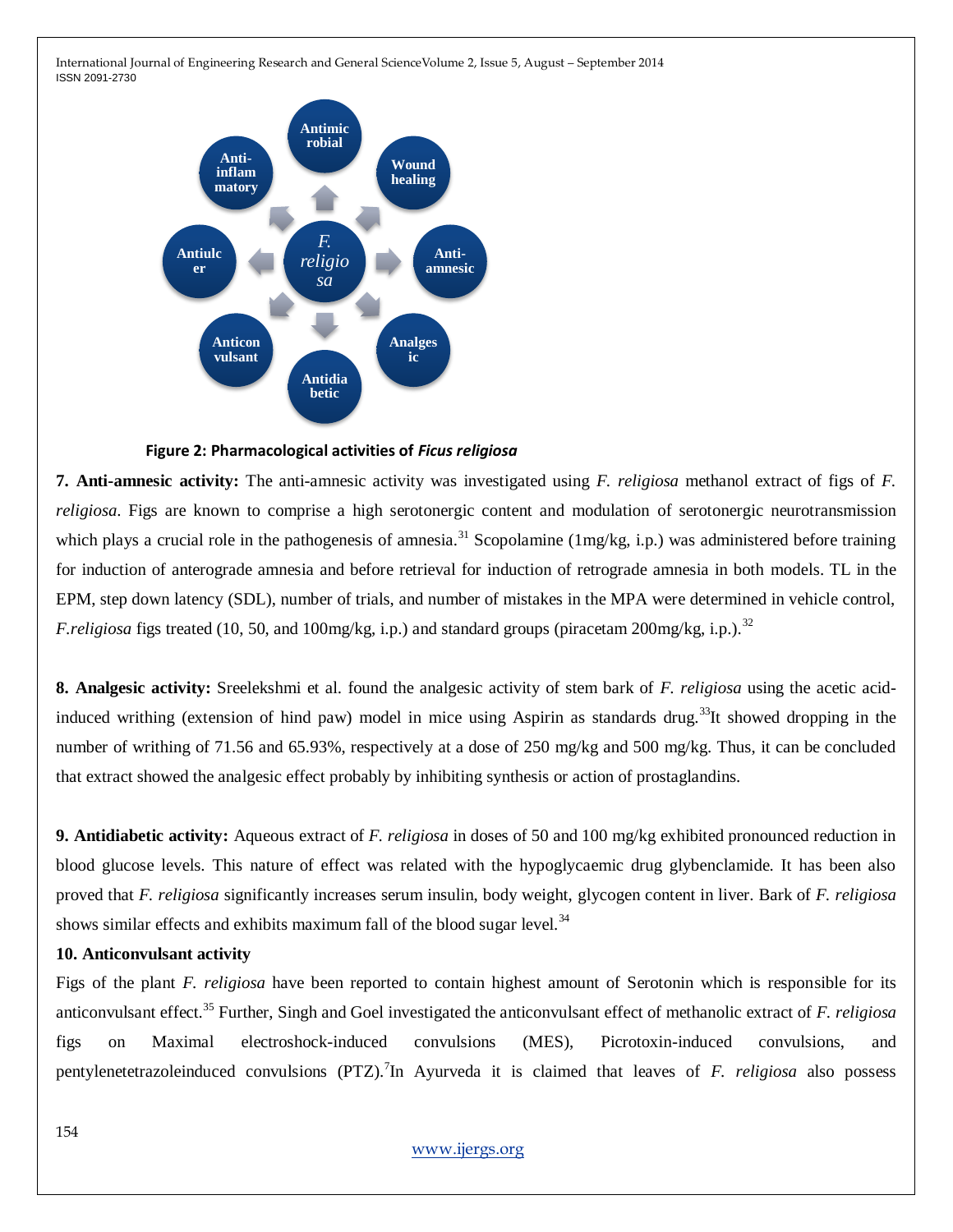anticonvulsant activity.<sup>36</sup>The anticonvulsant effect of the extract obtained from the leaves of*F. Religiosa* was evaluated against PTZ (60mg/kg, i.p) induced convulsion in albino rats. The study revealed 80 to 100 % protection against PTZinduced convulsions when given 30-60minutes prior to induced convulsion, respectively. Patil et al demonstrated that the anticonvulsant effect of the aqueous aerial root extract of *F. religiosa* is effective in management of chemically-induced seizures in rats.<sup>37</sup> The extract was evaluated against strychnine-induced convulsions and pentylenetetrazole-induced convulsions animal models.

#### **11. Antiulcer activity**

*F. religiosa* is one of the plants that have been traditionally used in the India and Malays folklore medicine to treat gastric ulcer.<sup>38</sup> The ethanol extract of stem bark showed potential antiulcer activity. The antiulcer activity was evaluated in vivo against indomethacin and cold restrained stress induced gastric ulcers and pylorus ligation assay. The extract (100, 200 & 400 mg/kg) significantly reduced the ulcer index in all assay used.<sup>39</sup>Administration of *F. religiosa* significantly reduced the ulcer index.<sup>40</sup>The hydroalcoholic extract of leaves also presented antiulcer activity. The activity of extract was evaluated against pylorus ligation-induced ulcers, ethanol-induced ulcers and aspirin-Induced ulcers. Determination of antiulcer effect was based upon ulcer index and oxidative stress.

#### **12. Anti-inflammatory activity**

*F. religiosa* has found to be potential anti-inflammatory & analgesic property. The mechanism underlying the effect is the inhibition of PG"s synthesis. It was found that the leaf extract of *F. religiosa* has potential anti-inflammatory activity against carrageenan induced paw oedema. The inhibitory activity was found due to inhibition of release of histamine, serotonin (5HT), Kinins and  $PG's$ .<sup>41</sup>

The methanol extract of stem bark of *F. religiosa* has inhibitory effect on carrageenan-induced inflammation in rats due to the inhibition of the enzyme cycylooxygenase (COX) leading to inhibition of PG"s synthesis. Further, various studies revealed that tannin present in the bark possess anti-inflammatory effect. <sup>33</sup>Moreover, it has been shown that methanolic extract of stem bark of *F. religiosa* is known to suppress inflammation by reducing both 5-HT & bradykinin  $(BK)$ .Mangiferin isolated from drug has anti-inflammatory activity against carrageenan-induced paw oedema.<sup>42</sup>Figure (3) indicates the activity of various extracts of *Ficus religiosa* on inflammation. Viswanathan et al investigated the antiinflammatory and mast cell proliferative effect of aqueous extract of bark of *F. religiosa*. <sup>43</sup>The anti-inflammatory effect was evaluated against acute (carrageenaninduced hind paw oedema) and chronic (cotton pellet implantation) models of inflammation.

#### **13. Conclusion**

Presently enormous research group are showing curiosity and interest in the medicinal properties of*F. religiosa.* Although scientific studies have been carried out on a large number of Indian botanicals, a considerably smaller number of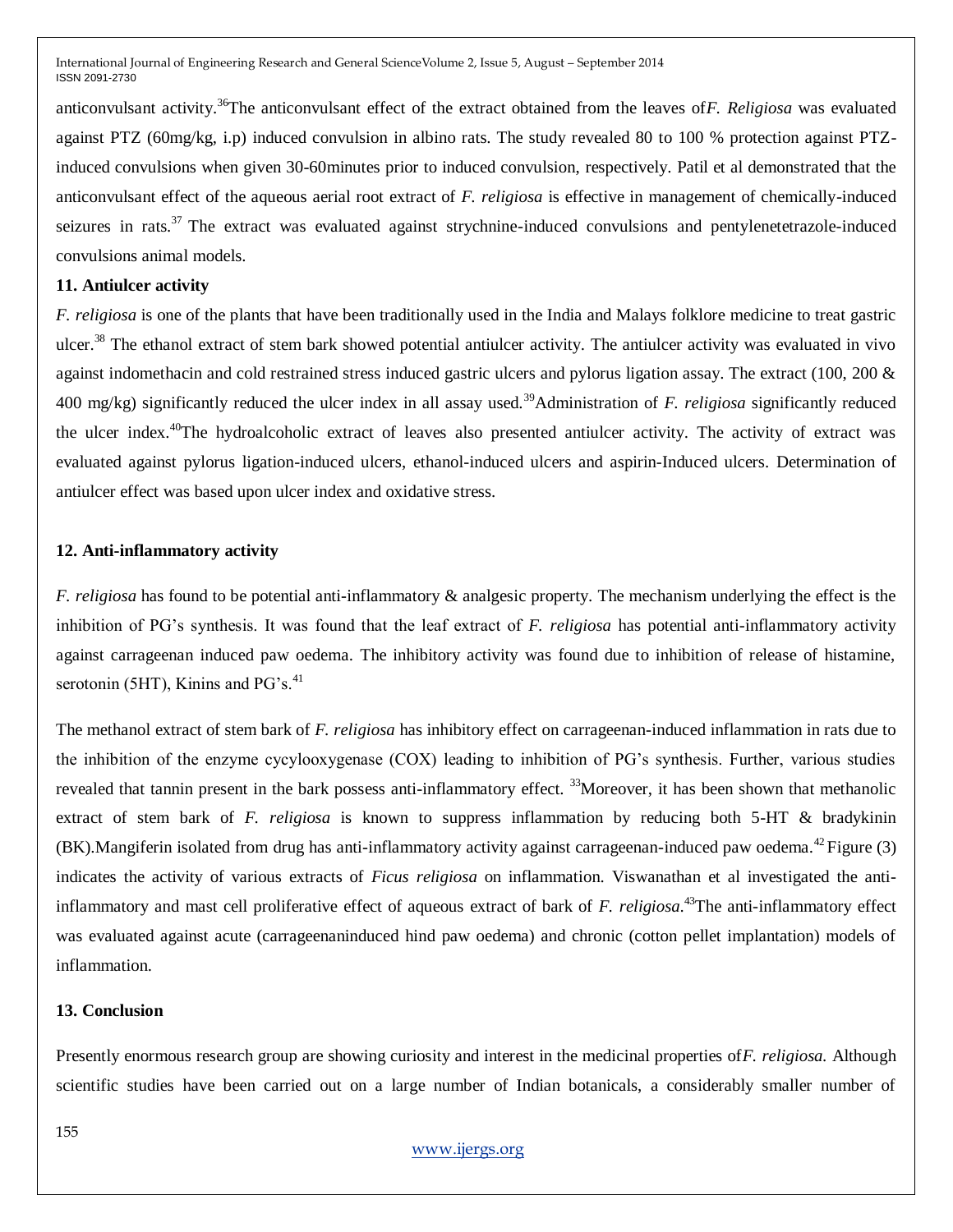marketable drugs or phytochemical entities have entered the evidence-based therapeutics. Efforts are therefore needed to establish and validate evidence regarding safety and practices of Ayurvedic medicines.

## **II. Acknowledgement**

SS and SJ are thankful to Amity group of Institutions, greater Noida campus for help and support.

## **REFERENCES:**

- 1. [http://www.agr.gc.ca/eng/science-and-innovation/science-publications-and resources/resources/ canadian](http://www.agr.gc.ca/eng/science-and-innovation/science-publications-and%20resources/resources/%20canadian-medicinal-crops/general-references/?id=1300823047797)[medicinal-crops/general-references/?id=1300823047797](http://www.agr.gc.ca/eng/science-and-innovation/science-publications-and%20resources/resources/%20canadian-medicinal-crops/general-references/?id=1300823047797)
- 2. M.Shankar,T. Lakshmi Teja, B.Ramesh, D. Roop kumar, D.N.V. Ramanarao, M.Niranjan Babu, "Phytochemical investigation and antibacterial activity of Hydroalcoholic extract of terminalia bellirica leaf", Asian Journal of Phytomedicine and Clinical Research, 2(1): 33-39, 2014.
- 3. EJH Corner,"Check List of *Ficus*in Asia and Australasia with keys to identification", Gard. Bull. Singapore, 21:1- 186, 1965.
- 4. C.C. Berg,"Classification and Distribution of Ficus, Experientia", 45(7):605-611, 1989.
- 5. C.C. Berg,EJH Corner, "Moraceae-*Ficus*,Flora Malesiana Series I (Seed Plants)", 17: 1-730, 2005.
- 6. A.Ghani, "Medicinal plants of Bangladesh with chemical constituents and uses", Asiatic Society of Bangladesh, Dhaka, 236, 1998.
- 7. DamanpreetSingh, Rajesh KumarGoel, "Anticonvulsant effect of *Ficus religiosa*: role of serotonergic pathways", J. Ethanopharmacol., 123: 330-334, 2009.
- 8. P.V.Prasad, P.K.Subhaktha, A.Narayana, M.M. Rao,"Medico-historical study of "Asvattha" (sacred fig tree)",Bull. Indian Inst. Hist. Med.Hyderabad, 36: 1-20, 2006.
- 9. P.K.Warrier, "Indian medicinal plants-A compendium of 500 species", Orient Longman Ltd., Chennai, Vol. III, 38-39, 1996.
- 10. V.V.Sivarajan, I.Balachandran, "Ayurvedic drugs and their sources", Oxford & IBH Publishing Co. Pvt. Ltd., New Delhi, 374-376, 1994.
- 11. KRG Simha, V.Laxminarayana, "Standardization of Ayurvedic polyherbal formulation", Indian J. Trad. Know.,6: 648-652, 2007.
- 12. N.Sirisha, M.Sreenivasulu, K.Sangeeta, C.M.Chetty,"Antioxidant Properties of *Ficus* Species-A review", International Journal of PharmTech Research, 3:2174-2182, 2010.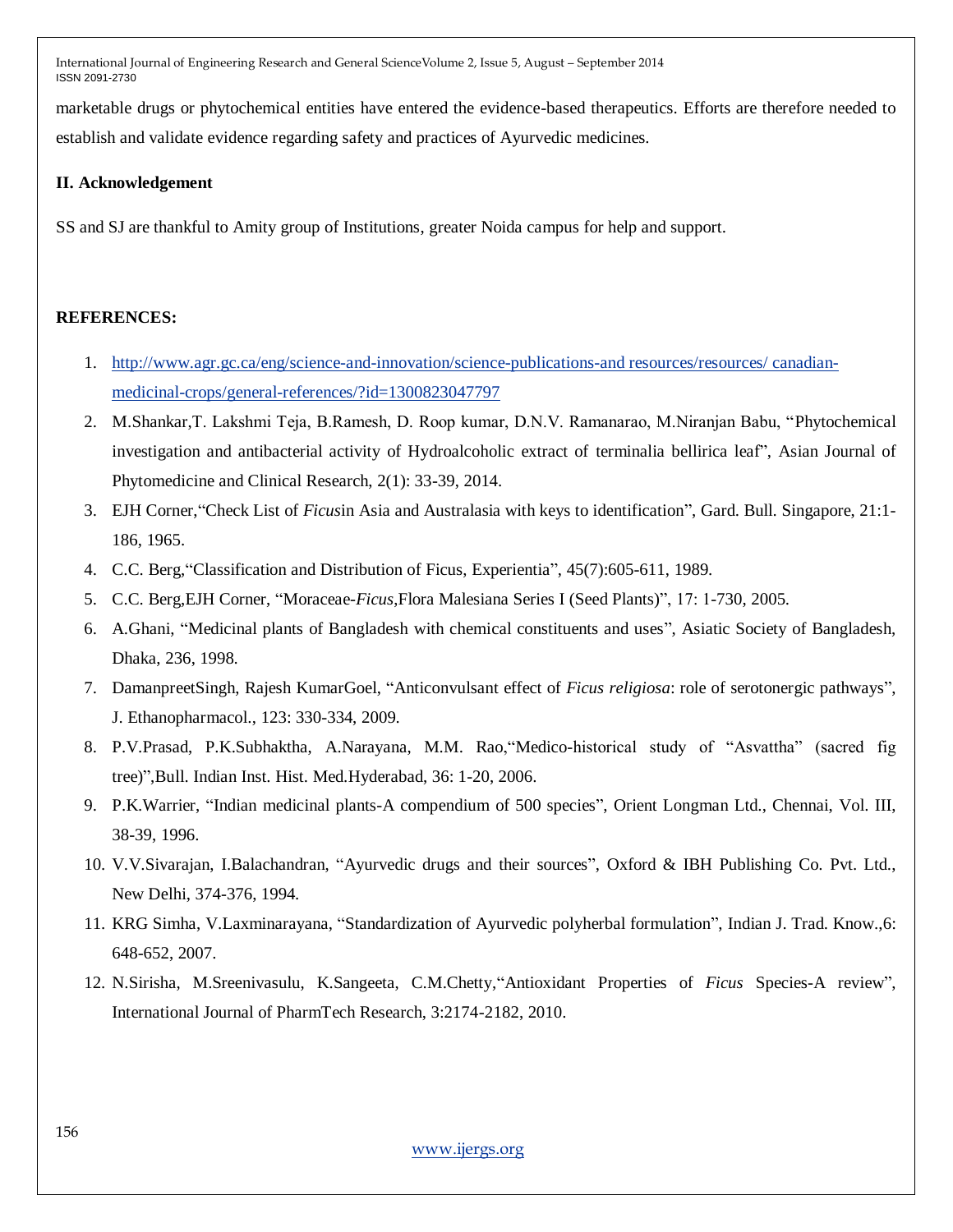- 13. B.Vinutha, D.Prashanth, K.Salma, S.L.Sreeja, D.Pratiti, R.Padmaja, S.Radhika, A.Amit, K.Venkateshwarlu, M.Deepak, "Screening activity of selected Indian medicinal plant for acetylcholinesterase inhibitory activity", Journal of Ethnopharmacology, 109: 359-363, 2007.
- 14. Ayurvedic pharmacopoeia of India, Ministry of health and family welfare, department of Ayush,New Delhi, 17- 20, (2001).
- 15. C.Orwa, A.Mutua, R.Kindt,R.Jamnadass, S.Anthony, Agroforestry Database 4.0, *Ficus religiosa*, 1-5, 2009.
- 16. K.Babu, S.G.Shankar, S.Rai, Turk,"Comparative pharmacognostic studies on the barks of four *Ficus species"*, J. Bot., 34: 215-224, 2010.
- 17. S.A.Jiwala, M.S.Bagul, M.Parabia, M.Rajani,"Evaluation of free radical scavenging activity of an ayurvedic formulation", Indian J. Pharm. Sci., 70, 31-35, 2008.
- 18. K.D.Swami, N.P.S.Bisht, "Constituents of *Ficus religiosa* and *Ficus infectoria* and their biological activity", J. Indian Chem. Soc.,73: 631, 1996.
- 19. K.D.Swami, G.S.Malik, N.P.S.Bisht,"Chemical investigation of stem bark of *Ficus religiosa* and *Prosopis spicigera"*, J. Indian Chem. Soc., 66: 288-289, 1989.
- 20. B. Joseph, S.R. Justin, "Phytopharmacological and Phytochemical Properties of three *FicusSpecies*-an overview", International Journal of Pharma and Bio Sciences, 1(4): 2010.
- 21. B.C.G.Margareth, J.S.Miranda, "Biological Activity of Lupeol, International journal of biomedical and pharmaceutical sciences", 46-66, 2009.
- 22. A.Husain, O.P.Virmani, S.P.Popli, L.N.Misra, M.M.Gupta, G.N.Srivastava,Z.Abraham, A.K.Singh, Dictionary of Indian Medicinal Plants, CIMAP, Lucknow, India, , 546 (1992).
- 23. L.Grison, M.Hossaert, J.M.Greeff,J.M.Bessiere, "Fig volatile compounds: basis for the specific *Ficus*-wasps interactions", Phytochemistry, 61: 61-71, 2002.
- 24. M.Ali, J.S.Qadry, "Amino acid composition of fruits and seeds of medicinal plants", J. Indian Chem. Soc., 64: 230-231, 1987.
- 25. G.P.Choudhary,"Evaluation of ethanolic extract of *Ficus religiosa*bark on incision and excision wounds in rats", Planta Indica, 2(3):17-19, 2006.
- 26. Z.Iqbal, Q.K.Nadeem, M.N.Khan, M.S.Akhtar, F.N.Waraich, Int. J. Agr. Biol., 3: 454-457, 2001.
- 27. S.C.Dwivedi, Venugopalan, "Evaluation of leaf extracts for their ovicidal action against *Callosobruchus chinensis* (L.)",Asian J. Exp. Sci., 16: 29-34, 2001.
- 28. B.Uma, K.Prabhakar, S.Rajendran,"In vitro antimicrobial activity and phytochemical analysis of *Ficus religiosa L.* and *Ficus bengalensis L.* against diarrhoeal enterotoxigenic *E. Coli*, Ethnobotanical Leaflets", 13:472-474, 2009.
- 29. R.M.Charde, H.J.Dhongade, M.S.Charde, A.V.Kasture, "Evaluation of antioxidant, wound healing and antiinflammatory activity of ethanolic extract of leaves of *F. religiosa"*,Int. J. Pharm. Sci. Res., 1: 72- 82, 2010.